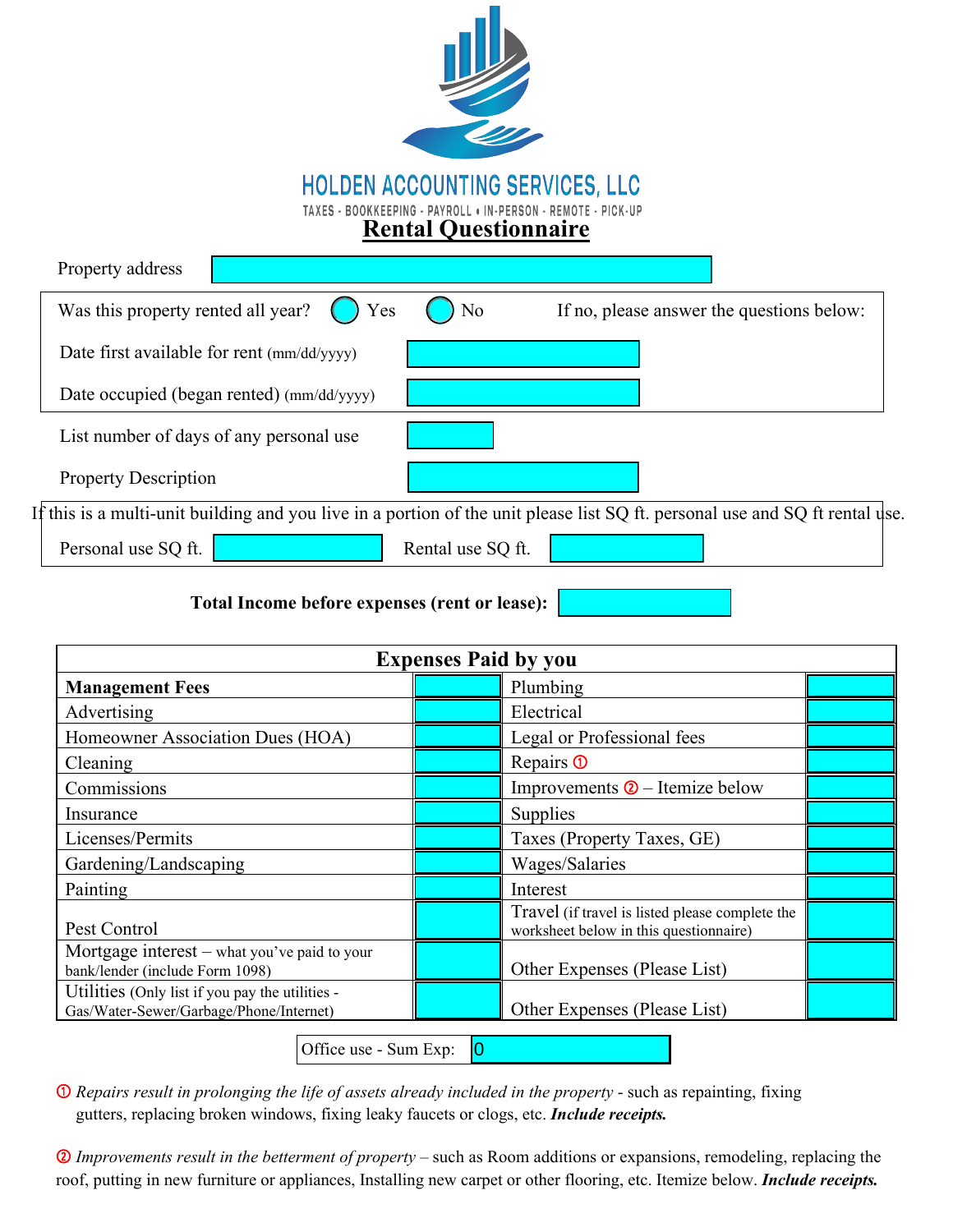## Purchases

If you have items that you purchased for the property and listed in previous years tax returns please attach a copy of last years tax return if we don't already have it.

| <b>Purchases or improvements</b> |                                   |      |  |
|----------------------------------|-----------------------------------|------|--|
| Description                      | Date<br>Purchased<br>(mm/dd/yyyy) | Cost |  |
|                                  |                                   |      |  |
|                                  |                                   |      |  |
|                                  |                                   |      |  |
|                                  |                                   |      |  |
|                                  |                                   |      |  |
|                                  |                                   |      |  |
|                                  |                                   |      |  |
|                                  |                                   |      |  |
|                                  |                                   |      |  |
|                                  |                                   |      |  |
|                                  |                                   |      |  |
|                                  |                                   |      |  |
|                                  |                                   |      |  |
|                                  |                                   |      |  |
|                                  |                                   |      |  |
|                                  |                                   |      |  |
|                                  |                                   |      |  |
|                                  |                                   |      |  |
| Office use - Sum Purchases: 0    |                                   |      |  |

| Sales - Items sold from the rental property, usually after replacing or updating - such as an oven, refrigerator, windows, siding, etc. |                                   |                                        |
|-----------------------------------------------------------------------------------------------------------------------------------------|-----------------------------------|----------------------------------------|
| Description                                                                                                                             | Date<br>Purchased<br>(mm/dd/yyyy) | Amount<br>received from<br>sale $(\$)$ |
|                                                                                                                                         |                                   |                                        |
|                                                                                                                                         |                                   |                                        |
|                                                                                                                                         |                                   |                                        |
|                                                                                                                                         |                                   |                                        |
|                                                                                                                                         |                                   |                                        |
|                                                                                                                                         |                                   |                                        |
|                                                                                                                                         |                                   |                                        |

Office use - Sum Sales: 0